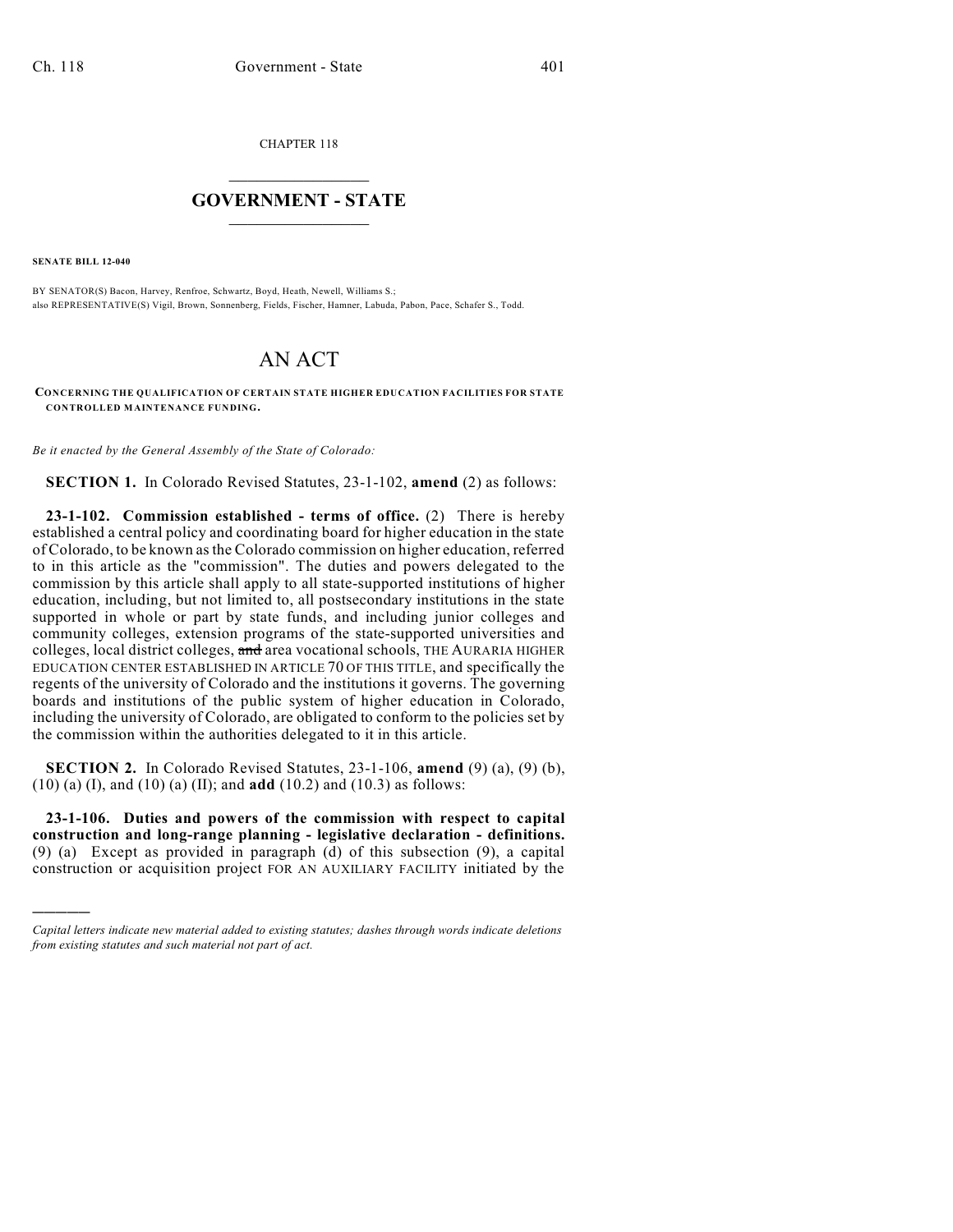governing board of a state-supported institution of higher education that is contained in the most recent unified, two-year capital improvements project projection approved pursuant to subparagraph (II) of paragraph (c) of subsection (7) of this section, as the projection may be amended from time to time, and that is to be acquired or constructed and operated and maintained solely from cash funds held by the institution shall not be subject to additional review or approval by the commission, the office of state planning and budgeting, the capital development committee, or the joint budget committee.

(b) Except as provided in paragraph (d) of this subsection (9), a capital construction or acquisition project for an academic building FACILITY initiated by the governing board of a state-supported institution of higher education that is contained in the most recent unified, two-year capital improvements project projection approved pursuant to subparagraph  $(II)$  of paragraph  $(c)$  of subsection  $(7)$ of this section, as the projection may be amended from time to time, and that is to be acquired or constructed solely from cash funds held by the institution and operated and maintained from such funds or from state moneys appropriated for such purpose, or both, shall not be subject to additional review or approval by the commission, the office of state planning and budgeting, the capital development committee, or the joint budget committee. Any capital construction project subject to this paragraph (b) shall comply with the high performance standard certification program established pursuant to section 24-30-1305, C.R.S.

(10) (a) (I) The commission shall review and approve any plan for a capital construction or acquisition project FOR AN AUXILIARY FACILITY that is estimated to require total expenditures exceeding two million dollars and that is to be acquired or constructed and operated and maintained solely from cash funds held by the institution that, in whole or in part, are subject to the higher education revenue bond intercept program established pursuant to section 23-5-139.

(II) The commission shall review and approve any plan for a capital construction or acquisition project for an academic building FACILITY that is estimated to require total expenditures exceeding two million dollars, that is to be acquired or constructed solely from cash funds held by the institution that, in whole or in part, are subject to the higher education revenue bond intercept program established pursuant to section 23-5-139, and that is operated and maintained from such cash funds or from state moneys appropriated for such purpose, or both. Any capital construction project subject to this subparagraph (II) shall comply with the high performance standard certification program established pursuant to section 24-30-1305, C.R.S.

(10.2) (a) (I) NOTWITHSTANDING ANY LAW TO THE CONTRARY, ALL ACADEMIC FACILITIES ACQUIRED OR CONSTRUCTED, OR AN AUXILIARY FACILITY REPURPOSED FOR USE AS AN ACADEMIC FACILITY, SOLELY FROM CASH FUNDS HELD BY THE INSTITUTION AND OPERATED AND MAINTAINED FROM SUCH CASH FUNDS OR FROM STATE MONEYS APPROPRIATED FOR SUCH PURPOSE, OR BOTH, INCLUDING, BUT NOT LIMITED TO, THOSE FACILITIES DESCRIBED IN PARAGRAPH (b) OF SUBSECTION (9) OF THIS SECTION AND SUBPARAGRAPH (II) OF PARAGRAPH (a) OF SUBSECTION (10) OF THIS SECTION, THAT DID NOT PREVIOUSLY QUALIFY FOR STATE CONTROLLED MAINTENANCE FUNDING WILL QUALIFY FOR STATE CONTROLLED MAINTENANCE FUNDING, SUBJECT TO FUNDING APPROVAL BY THE CAPITAL DEVELOPMENT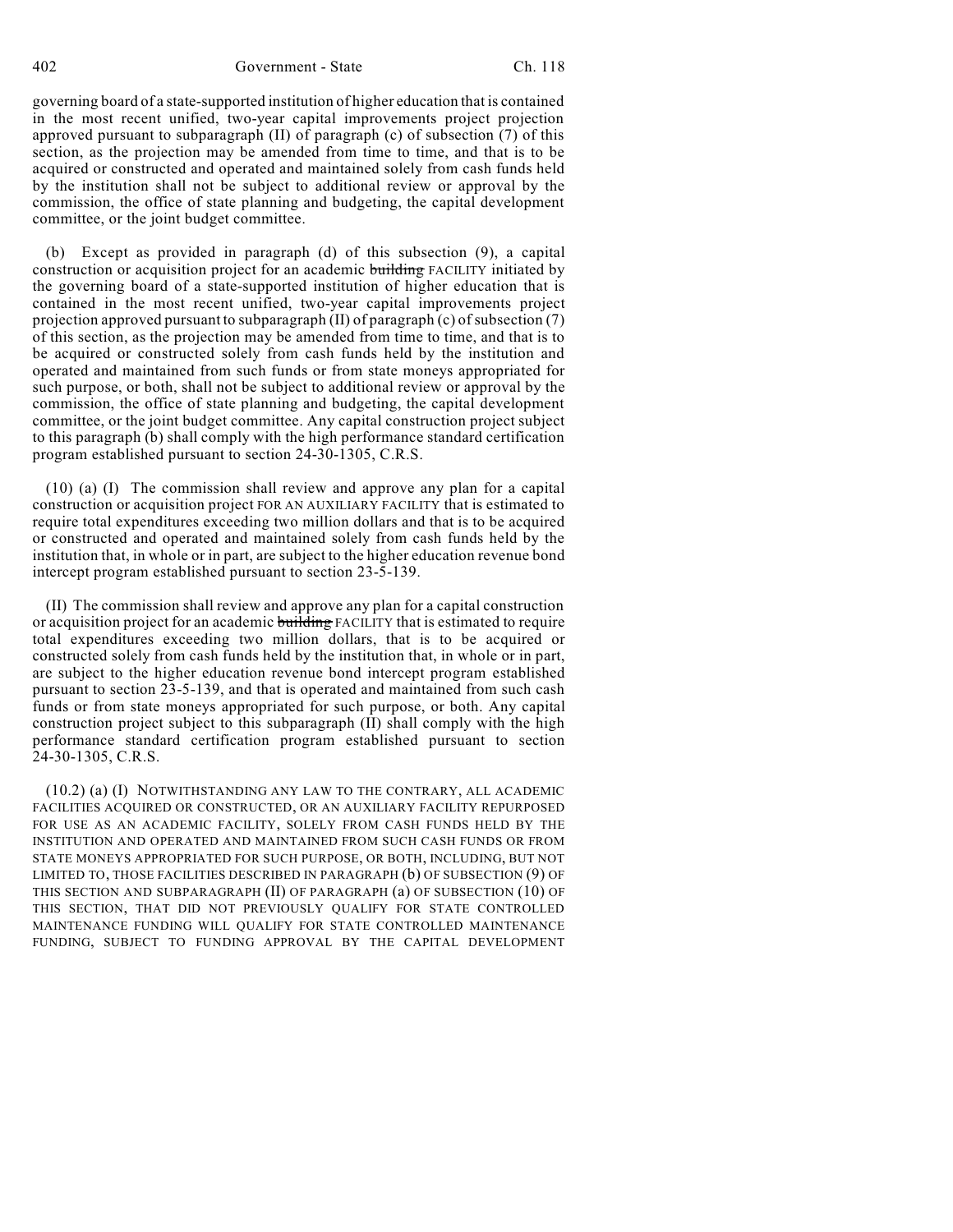COMMITTEE AND THE ELIGIBILITY GUIDELINES DESCRIBED IN SECTION 24-30-1303.9, C.R.S., AS ENACTED BY HOUSE BILL 12-1318, ENACTED IN 2012.

(II) FOR PURPOSES OF THIS PARAGRAPH (a), THE ELIGIBILITY FOR STATE CONTROLLED MAINTENANCE FUNDING COMMENCES ON THE DATE OF THE ACCEPTANCE OF THE CONSTRUCTION OR REPURPOSING OF THE FACILITY OR THE CLOSING DATE OF ANY ACQUISITION. THE DATE OF THE ACCEPTANCE OF CONSTRUCTION OR REPURPOSING SHALL BE DETERMINED BY THE OFFICE OF THE STATE ARCHITECT.

(b) (I) THE GENERAL ASSEMBLY HEREBY FINDS, DETERMINES, AND DECLARES THAT THE CLASSIFICATION OF FACILITIES AS ACADEMIC FACILITIES OR AUXILIARY FACILITIES CAN BE DIFFICULT, AND SUCH CLASSIFICATIONS OFTEN CHANGE AS ACADEMIC NEEDS, STUDENT NEEDS, AND NEW CONSTRUCTION AND DESIGN PRACTICES EMERGE. THEREFORE, THE OFFICE OF THE STATE ARCHITECT, IN COLLABORATION WITH THE DEPARTMENT OF HIGHER EDUCATION AND THE OFFICE OF STATE PLANNING AND BUDGETING, SHALL DEVELOP GUIDELINES IN ORDER TO ASSIST SUCH CLASSIFICATION. THE GUIDELINES SHALL BE ANNUALLY REVIEWED AND APPROVED BY THE CAPITAL DEVELOPMENT COMMITTEE. THE GUIDELINES SHALL ADDRESS THE FOLLOWING TWO FACTORS THAT HAVE HISTORICALLY BEEN CONSIDERED WHEN CLASSIFYING ACADEMIC FACILITIES AND AUXILIARY FACILITIES:

(A) THE FUNDING SOURCE FOR THE FACILITY; AND

(B) THE NATURE AND USE OF THE FACILITY.

(II) THE GUIDELINES ESTABLISHED PURSUANT TO THIS PARAGRAPH (b) SHALL USE THE DEFINITIONS SET FORTH IN SUBSECTION (10.3) OF THIS SECTION.

(10.3) AS USED IN THIS SECTION, UNLESS THE CONTEXT OTHERWISE REQUIRES:

(a) "ACADEMIC FACILITY" MEANS ANY BUILDING OR OTHER PHYSICAL FACILITY, INCLUDING ANY SUPPORTING UTILITY INFRASTRUCTURE, THAT IS CENTRAL TO THE ROLE AND MISSION OF EACH INSTITUTION AS SET FORTH IN THIS TITLE. EXAMPLES INCLUDE, BUT ARE NOT LIMITED TO,CLASSROOMS, LIBRARIES, AND ADMINISTRATIVE BUILDINGS.

(b) "AUXILIARY FACILITY" MEANS ANY BUILDING OR OTHER PHYSICAL FACILITY, INCLUDING ANY SUPPORTING UTILITY INFRASTRUCTURE, FUNDED FROM AN AUXILIARY SOURCE SUCH AS HOUSING OR PARKING REVENUE OR ANY BUILDING OR OTHER PHYSICAL FACILITY THAT HAS BEEN HISTORICALLY MANAGED AS AN AUXILIARY FACILITY AND IS ACCOUNTED FOR IN INSTITUTIONAL FINANCIAL STATEMENTS AS A SELF-SUPPORTING FACILITY. EXAMPLES INCLUDE, BUT ARE NOT LIMITED TO, HOUSING FACILITIES, DINING FACILITIES, RECREATIONAL FACILITIES, AND STUDENT ACTIVITIES FACILITIES.

**SECTION 3.** In Colorado Revised Statutes, 24-30-1301, **amend** (7) as follows:

**24-30-1301. Definitions.** As used in this part 13, unless the context otherwise requires: